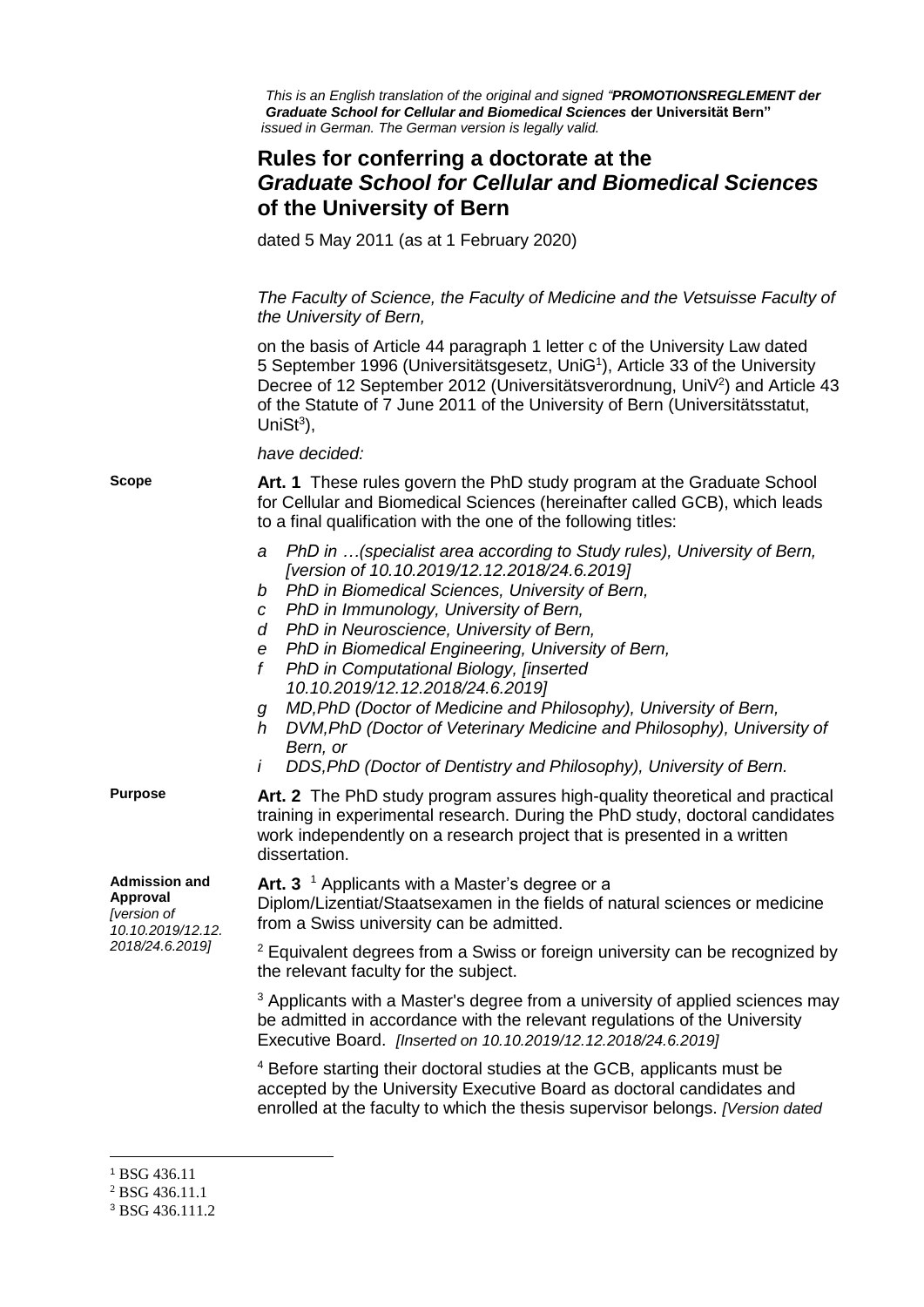*10.10.2019/12.12.2018/24.6.2019].*

| <b>Application</b><br>procedure | Art. 4 $\textsuperscript{1}$ Applications are submitted to the GCB office in English. Written<br>applications must include:                                                                                                                                                                                                                                                                                                                                               |
|---------------------------------|---------------------------------------------------------------------------------------------------------------------------------------------------------------------------------------------------------------------------------------------------------------------------------------------------------------------------------------------------------------------------------------------------------------------------------------------------------------------------|
|                                 | a curriculum vitae,<br>a<br>copies of certificates for all university degrees and preliminary diplomas,<br>b<br>a letter of recommendation from the thesis supervisor (with confirmation<br>$\overline{c}$<br>of the work place and salary in accordance with SNF guidelines),<br>a self-written description of the proposed research project,<br>d<br>the completed application form.<br>е                                                                               |
|                                 | $2$ The co-advisor (Article 5 paragraph 3) submits a written statement on the<br>project.                                                                                                                                                                                                                                                                                                                                                                                 |
|                                 | <sup>3</sup> The thesis supervisor and the candidate jointly apply to the GCB for<br>acceptance of the candidate. The application for admission must be<br>submitted to the GCB within the first four months of starting the research<br>project. [Version dated 10.10.2019/12.12.2018/24.6.2019]                                                                                                                                                                         |
|                                 | <sup>4</sup> The Expert Committee assesses the quality of the application and conducts<br>a personal interview with the candidate in English. It examines the<br>application for quality and technical suitability on behalf of the PhD<br>committee. The Expert Committee assigns a mentor from among its<br>members. [Version dated 10.10.2019/12.12.2018/24.6.2019]                                                                                                    |
|                                 | <sup>5</sup> Upon acceptance, a doctoral agreement is signed between the Thesis<br>Committee and the candidate. This contains the scope and type of the taught<br>courses that the candidate must attend, as well as further training and<br>additional courses. Additional courses may be required by the Expert<br>Committee to ensure that the doctoral candidate has a well-rounded<br>standard of academic training. [Version dated 10.10.2019/12.12.2018/24.6.2019] |
| <b>Thesis Committee</b>         | Art. $5^{-1}$ The doctoral candidates are supervised by a Thesis Committee<br>which is made up of at least one thesis supervisor, co-advisor and mentor.<br>From the Thesis Committee, at least the thesis supervisor or co-advisor must<br>have habilitated (or have an equivalent qualification) at the University of Bern<br>or at the Vetsuisse Faculty and be employed.                                                                                              |
|                                 | <sup>2</sup> Those authorized to supervise a dissertation in the GCB are individuals who<br>lead an independent research group, particularly the lecturers of the three<br>faculties. The PhD Committee can accept further individuals upon<br>application.                                                                                                                                                                                                               |
|                                 | <sup>3</sup> Co-advisors are experts working in the research area of the dissertation,<br>who do not work at the same institute or clinic as the thesis supervisor. The<br>co-advisor is proposed by the thesis supervisor and confirmed by the Expert<br>Committee.                                                                                                                                                                                                      |
|                                 | <sup>4</sup> The mentor is a member of the relevant Expert Committee and represents<br>the GCB in the Thesis Committee. He or she defines the doctoral agreement<br>together with the doctoral candidate and the thesis supervisor. The mentor is<br>also the person to contact if conflicts arise between the thesis supervisor and<br>the doctoral candidate.                                                                                                           |
| <b>Supervision</b>              | Art. 6 <sup>1</sup> The Thesis Committee has a responsibility to the doctoral candidate<br>for the research project's progress. It provides support through supervision<br>and consultation and ensures that the required infrastructure is in place.                                                                                                                                                                                                                     |
|                                 | <sup>2</sup> The doctoral candidate receives academic support primarily from the thesis<br>supervisor.                                                                                                                                                                                                                                                                                                                                                                    |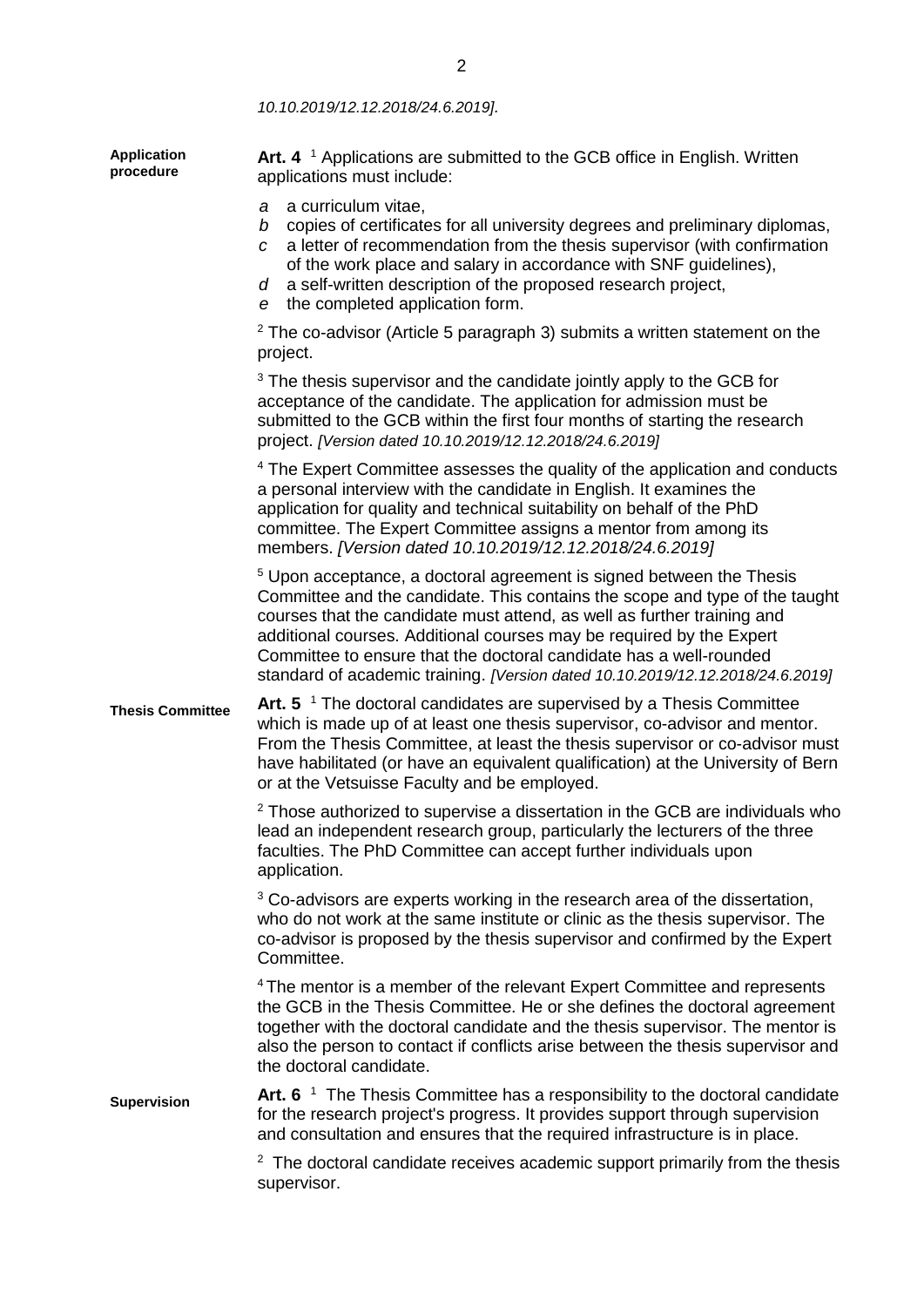|                                                                                                              | <sup>3</sup> The co-advisor discusses the research project with the doctoral candidate<br>at least twice a year.                                                                                                                                                                                                                                                                                                                                                                                                       |
|--------------------------------------------------------------------------------------------------------------|------------------------------------------------------------------------------------------------------------------------------------------------------------------------------------------------------------------------------------------------------------------------------------------------------------------------------------------------------------------------------------------------------------------------------------------------------------------------------------------------------------------------|
|                                                                                                              | <sup>4</sup> If conflicts arise within the Thesis Committee or between the Thesis<br>Committee and the doctoral candidate, which cannot be resolved by the<br>parties involved themselves, the responsible Expert Committee must be<br>consulted. The PhD Committee can summon the persons involved at any<br>time to attend a face-to-face discussion.                                                                                                                                                                |
| <b>Curriculum</b>                                                                                            | Art. $71$ The PhD program generally lasts three years. Applications for part-<br>time studies must be submitted to the Expert Committee. In the case of part-<br>time studies, the duration of study is extended accordingly. [Version dated<br>10.10.2019/12.12.2018/24.6.2019]                                                                                                                                                                                                                                       |
|                                                                                                              | <sup>2</sup> Doctoral candidates acquire further academic training in their research area<br>by attending training and course lectures. The scope and content of the<br>lectures are described in the Study rules and defined individually in the<br>doctoral agreement.                                                                                                                                                                                                                                               |
|                                                                                                              | <sup>3</sup> Doctoral candidates keep a study record on the progress of their doctoral<br>studies; this is submitted once a year to the Thesis Committee and must be<br>approved by the mentor.                                                                                                                                                                                                                                                                                                                        |
|                                                                                                              | <sup>4</sup> After two years, at the latest, the doctoral candidate presents the research<br>data gathered up to this point to the Thesis Committee in the form of a<br>presentation/seminar (mid-term evaluation). The Thesis Committee<br>evaluates the performance with a grade according to Article 9 paragraph 3.<br>[Version dated 10.10.2019/12.12.2018/24.6.2019]                                                                                                                                              |
|                                                                                                              | <sup>5</sup> A doctoral symposium for all doctoral candidates and thesis supervisors<br>takes place once a year. From the second year onwards, doctoral candidates<br>present their research projects in the form of posters or short talks.                                                                                                                                                                                                                                                                           |
|                                                                                                              | <sup>6</sup> The doctoral candidates are given the opportunity to present the results on<br>national and international conferences.                                                                                                                                                                                                                                                                                                                                                                                    |
| Involvement in<br>faculty teaching<br>and research<br>[Version dated<br>10.10.2019/12.12.20<br>18/24.6.2019] | Art. 8 Within the framework of their employment, doctoral candidates may<br>participate in teaching and research at their institute or other organisational<br>unit up to an employment level of no more than ten percent (Art. 89<br>paragraph 1 UniV). The assignment is made on the proposal of the thesis<br>supervisor with the consent of the respective institutes. The thesis supervisor<br>also takes over the responsibility for the teaching participation. [Version of<br>10.10.2019/12.12.2018/24.6.2019] |
| <b>Examinations</b>                                                                                          | Art. 9 <sup>1</sup> The scope and type of the examinations are described in the study<br>rules and defined in the doctoral agreement.                                                                                                                                                                                                                                                                                                                                                                                  |
|                                                                                                              | <sup>2</sup> Unsatisfactory examinations may be repeated once within a maximum of<br>six months.                                                                                                                                                                                                                                                                                                                                                                                                                       |
|                                                                                                              | <sup>3</sup> Some examinations are graded, and for others no grade is given. Graded<br>examinations are assessed using a scale of grades between 1 and 6,<br>awarded in increments of half a grade. Grades of 4 and higher indicate<br>passed.                                                                                                                                                                                                                                                                         |
|                                                                                                              | <sup>4</sup> For examinations where no grade is given, doctoral candidates receive a<br>"pass" for satisfactory work or "fail" for unsatisfactory work.                                                                                                                                                                                                                                                                                                                                                                |
|                                                                                                              | <sup>5</sup> Examinations are generally in English.                                                                                                                                                                                                                                                                                                                                                                                                                                                                    |
| <b>Dissertation</b>                                                                                          | Art. 10 <sup><math>1</math></sup> A doctoral candidate must be the principal author of at least one<br>published research paper in a peer-reviewed journal, or have had such an<br>article accepted for publication. Requests for exceptions must be submitted<br>to the Expert Committee. [Version of 10.10.2019/12.12.2018/24.6.2019]                                                                                                                                                                                |
|                                                                                                              |                                                                                                                                                                                                                                                                                                                                                                                                                                                                                                                        |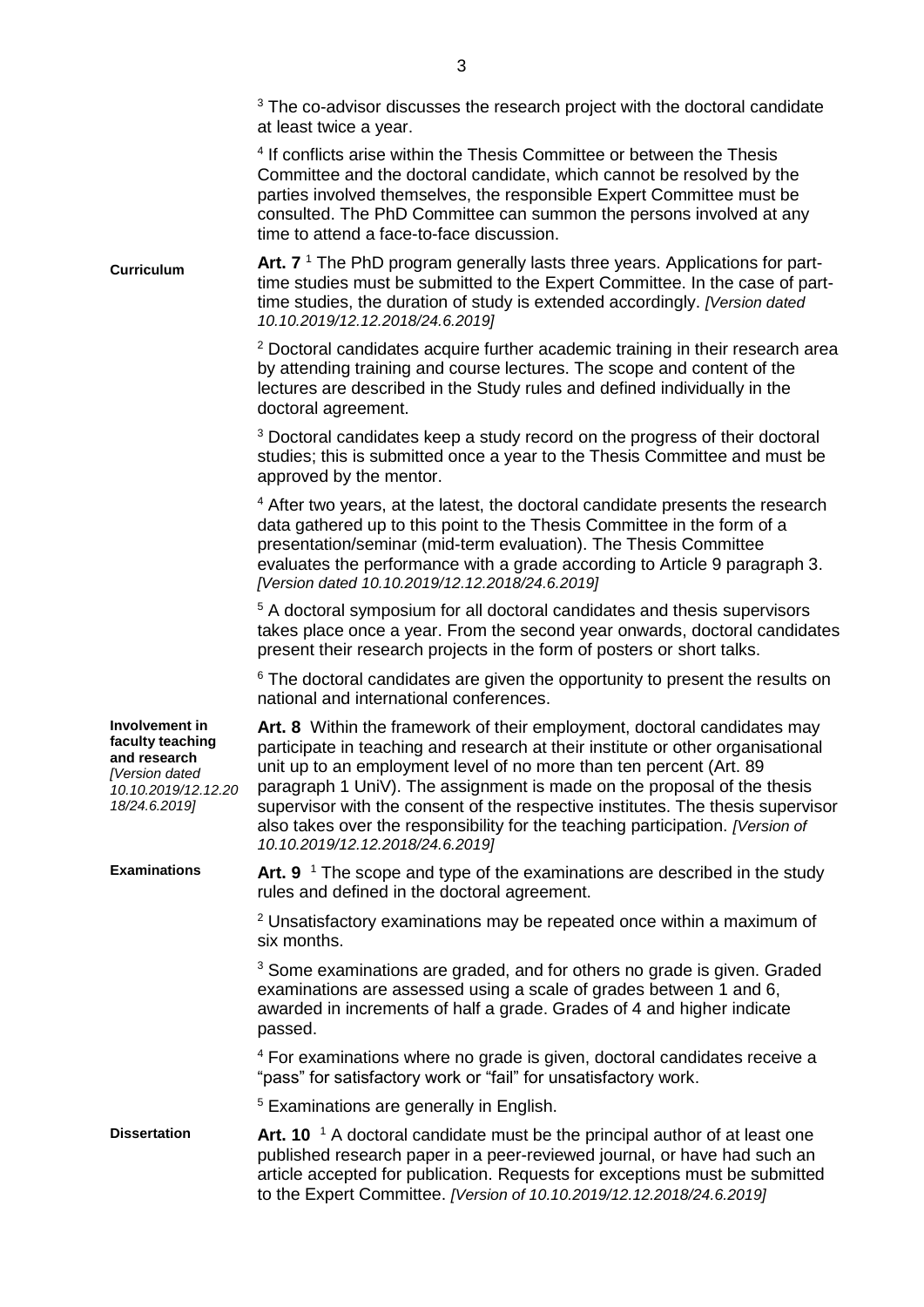|                     | <sup>2</sup> The dissertation must be written in English.                                                                                                                                                                                                                                                                                                                                                                                                                                                 |
|---------------------|-----------------------------------------------------------------------------------------------------------------------------------------------------------------------------------------------------------------------------------------------------------------------------------------------------------------------------------------------------------------------------------------------------------------------------------------------------------------------------------------------------------|
|                     | <sup>3</sup> The dissertation must be submitted at the latest one year after completion<br>of the research work. Requests for exceptions must be submitted to the PhD<br>Committee. [Version of 10.10.2019/12.12.2018/24.6.2019].                                                                                                                                                                                                                                                                         |
|                     | <sup>4</sup> Further details regarding the dissertation are specified in the Study rules.                                                                                                                                                                                                                                                                                                                                                                                                                 |
| <b>Assessments</b>  | Art. 11 <sup>1</sup> The thesis supervisor assesses the dissertation and awards grades<br>as set out in Article 9, paragraph 3. This assessment is completed within five<br>weeks of receiving the dissertation and submitted to the Expert Committee.                                                                                                                                                                                                                                                    |
|                     | $2$ An external co-referee assesses the dissertation and awards grades as set<br>out in Article 9 paragraph 3 within five weeks of it being handed in. This<br>assessment is submitted to the Expert Committee.                                                                                                                                                                                                                                                                                           |
|                     | <sup>3</sup> External co-referees are internationally recognized researchers in the<br>research area of the dissertation. They provide an independent assessment<br>of the work at the end of the dissertation. External co-referees are proposed<br>by the Thesis Committee and confirmed by the Expert Committee. [Version of<br>10.10.2019/12.12.2018/24.6.2019]                                                                                                                                       |
|                     | <sup>4</sup> The Expert Committee is responsible for determining the grade of the<br>dissertation. As the rule, the grade is calculated according to the arithmetic<br>mean of the grade proposals. In justified cases, a deviation from the<br>arithmetic mean of the proposed grades is possible. However, the<br>dissertation is only sufficient if it has been graded sufficiently by both the<br>thesis supervisor and the co-referees. [Version of 10.10.2019/12.12.2018/<br>24.6.2019]             |
|                     | <sup>5</sup> If the dissertation is given an unsatisfactory grade it can be revised once<br>and submitted again within 6 months. [Inserted on 10.10.2019/12.12.2018<br>/24.6.2019                                                                                                                                                                                                                                                                                                                         |
| <b>Admission to</b> | Art. 12 [Version of 10.10.2019/12.12.2018/24.6.2019]                                                                                                                                                                                                                                                                                                                                                                                                                                                      |
| thesis defense      | The prerequisites for admission to the thesis defense are:                                                                                                                                                                                                                                                                                                                                                                                                                                                |
|                     | a sufficient grade of the dissertation,<br>a<br>submission of the fully completed application form,<br>b<br>proof of fulfilment of the doctoral agreement,<br>C<br>proof of payment of the promotion fee.<br>d                                                                                                                                                                                                                                                                                            |
| Thesis defense      | Art. 13 $\,$ The doctoral examination takes place in the form of a thesis<br>defense, which consists of a public part with a 40 to 45-minute lecture and a<br>60-minute discussion without public access. Examiners are the thesis<br>supervisor, the co-supervisor, at least one external examiner and the mentor.<br>The mentor holds the chair. [Version of 10.10.2019/12.12.2018/24.6.2019]                                                                                                           |
|                     | <sup>2</sup> External examiners are independent research group leaders who have<br>expertise in the research area of the doctoral candidate and have not<br>published any research paper together with the doctoral candidate or the<br>thesis supervisor during the last five years. An external examiner may be the<br>same as the external co-referee of the written dissertation and is either<br>present in person or connected via videoconference. [Version of<br>10.10.2019/12.12.2018/24.6.2019] |
|                     | $3$ [Version of 10.10.2019/12.12.2018/24.6.2019] The doctoral examination is<br>assessed by all examiners for the attention of the expert committee with one<br>grade each in accordance with Article 9 paragraph 3. The grade of the<br>dissertation examination is determined by the arithmetic mean of:                                                                                                                                                                                                |
|                     | grade of the thesis supervisor,<br>а<br>b grade of the mentor                                                                                                                                                                                                                                                                                                                                                                                                                                             |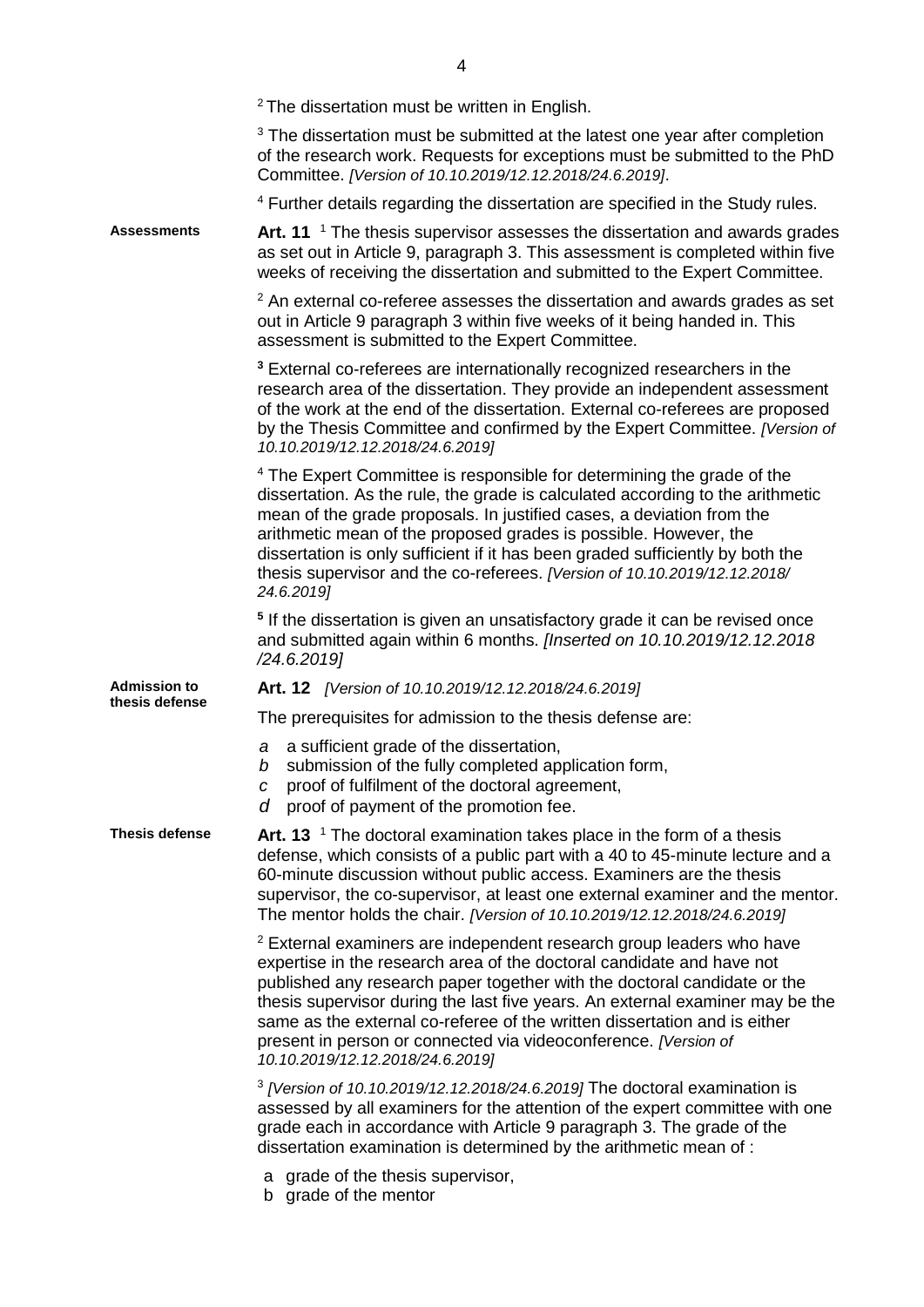|                                                      | c grade of the co-advisor<br>d grade of the external examiner(s)                                                                                                                                                                                                                                                                                                                                     |  |  |
|------------------------------------------------------|------------------------------------------------------------------------------------------------------------------------------------------------------------------------------------------------------------------------------------------------------------------------------------------------------------------------------------------------------------------------------------------------------|--|--|
|                                                      | <sup>4</sup> An unsuccessful doctoral examination can be repeated once within six<br>months. [Version of 10.10.2019/12.12.2018/24.6.2019]                                                                                                                                                                                                                                                            |  |  |
| <b>Fees</b>                                          | Art. 14 <sup>1</sup> The fees per semester are set out in Article 44 of the University<br>Decree (UniV). [Version of 10.10.2019/12.12.2018/24.6.2019]                                                                                                                                                                                                                                                |  |  |
|                                                      | <sup>2</sup> The fee for the doctorate is based on the Directorate Ordinance on Fees for<br>Doctoral Studies and Habilitation at the University of Bern (GebDV PHab) <sup>4</sup> .                                                                                                                                                                                                                  |  |  |
| Criteria for a pass                                  | Art. 15 Doctoral studies are passed if:<br>the doctoral agreement has been satisfied,<br>а<br>the written dissertation was given a sufficient grade,<br>b<br>the thesis defense has been passed with a sufficient grade,<br>$\mathcal{C}$<br>further requirements as defined in the study rules have been met.<br>d                                                                                  |  |  |
|                                                      |                                                                                                                                                                                                                                                                                                                                                                                                      |  |  |
| <b>Overall grade</b>                                 | Art. 16 <sup><math>-1</math></sup> The overall grade is calculated from the grades of the written<br>dissertation (double weighted) and the thesis defense (single weighted).<br>[Version of 10.10.2019/12.12.2018/24.6.2019]                                                                                                                                                                        |  |  |
|                                                      | <sup>2</sup> The overall grade is rounded up according to paragraph 3 and expressed<br>as an overall grade in accordance with the following terms:                                                                                                                                                                                                                                                   |  |  |
|                                                      | excellent (grade 6.0, summa cum laude),<br>а<br>very good (grade 5.5, insigni cum laude),<br>b<br>good (grade 5.0, magna cum laude),<br>$\mathcal{C}$<br>satisfactory (grade 4.5, cum laude),<br>d<br>pass (grade 4.0, rite),<br>e<br>f<br>fail (grade 1 to 3.5).                                                                                                                                    |  |  |
|                                                      | <sup>3</sup> The following rules apply in respect of rounding numbers:                                                                                                                                                                                                                                                                                                                               |  |  |
|                                                      | 5.75 to 6.00<br>grade of 6.0<br>grade of 5.5<br>5.25 to $<$ 5.75<br>4.75 to $< 5.25$<br>grade of 5.0<br>4.25 to $<$ 4.75<br>grade of 4.5<br>4.00 to $<$ 4.25<br>grade of 4.0<br>grade of 3.5<br>3.25 to $<$ 4.00<br>2.75 to $<$ 3.25<br>grade of 3.0<br>2.25 to $<$ 2.75<br>grade of 2.5<br>grade of 2.0<br>1.75 to $<$ 2.25<br>1.25 to $<$ 1.75<br>grade of 1.5<br>1.00 to $<$ 1.25<br>grade of 1.0 |  |  |
| Award of a title                                     | Art. 17 The titles referred to in Article 1 are awarded jointly by the<br>participating faculties of the GCB. The doctoral diploma is signed by the<br>rector and by the deans of the three participating faculties. [Version of<br>10.10.2019/12.12.2018/24.6.2019]                                                                                                                                 |  |  |
| Doctoral degree<br>and use of the title<br>of doctor | Art. 18 <sup>1</sup> The doctoral diploma is not issued until the mandatory copies of the<br>dissertation have been submitted. Further details concerning the number and<br>form of the mandatory copies are governed by the study rules.                                                                                                                                                            |  |  |
|                                                      | <sup>2</sup> The use of the title of Doctor is permitted after receipt of the doctoral<br>diploma. In the intervening period, the candidate is sent proof that he or she<br>has passed the doctoral studies.                                                                                                                                                                                         |  |  |
|                                                      | <sup>3</sup> A Diploma Supplement is issued for the completion of the doctoral studies,                                                                                                                                                                                                                                                                                                              |  |  |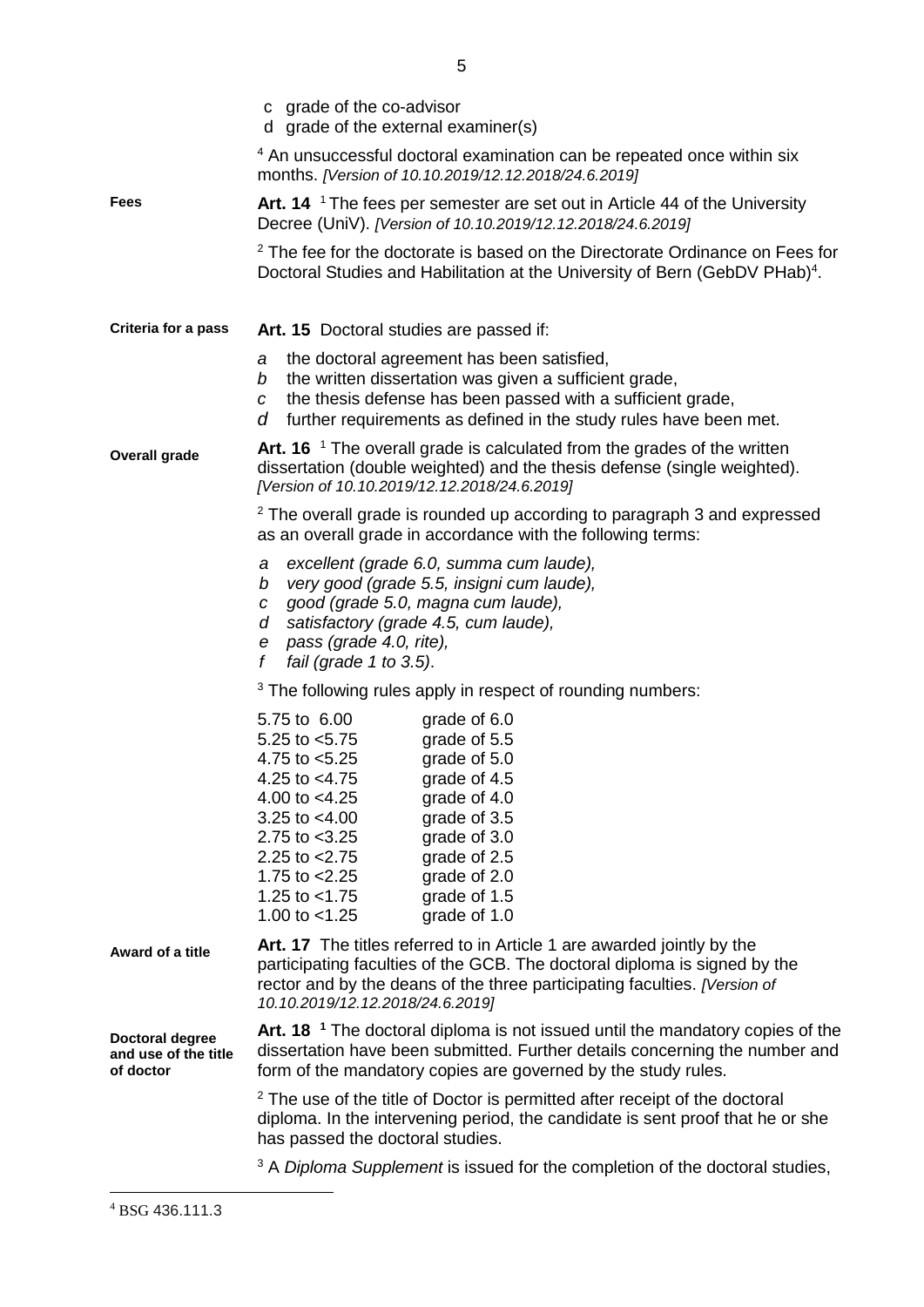|                                     | [Version of 10.10.2019/12.12.2018/24.6.2019]                                                                                                                                                                                                                                                                                                                                                                                        |                                                                                                                                                                                                                                                                                                                                                        |  |
|-------------------------------------|-------------------------------------------------------------------------------------------------------------------------------------------------------------------------------------------------------------------------------------------------------------------------------------------------------------------------------------------------------------------------------------------------------------------------------------|--------------------------------------------------------------------------------------------------------------------------------------------------------------------------------------------------------------------------------------------------------------------------------------------------------------------------------------------------------|--|
|                                     | on 10.10.2019/12.12.2018/24.6.2019]                                                                                                                                                                                                                                                                                                                                                                                                 | <sup>4</sup> The doctoral diploma is supplemented by a translation into German with the<br>title of doctor scientiae naturalis (Dr. sc. nat.) without a special field. [Inserted                                                                                                                                                                       |  |
| <b>Exclusion</b>                    | of 10.10.2019/12.12.2018/24.6.2019]                                                                                                                                                                                                                                                                                                                                                                                                 | Art. 19 <sup><math>1</math></sup> If the performance does not suffice a second time when passing an<br>examination (Art. 9 paragraph 2), revising the written dissertation (Art. 11<br>paragraph 5) or repeating the doctoral examination (Art. 13 paragraph 4), the<br>doctoral candidate will be excluded from doctoral studies at the GCB. [Version |  |
|                                     | exclusion.                                                                                                                                                                                                                                                                                                                                                                                                                          | <sup>2</sup> In the event that there are serious deficiencies in the research work, the<br>thesis supervisor, co-advisor or mentor can apply to the PhD Committee for                                                                                                                                                                                  |  |
|                                     |                                                                                                                                                                                                                                                                                                                                                                                                                                     | <sup>3</sup> The PhD Committee decides about the application in consultation with the<br>Thesis Committee and forwards the application to the dean of the faculty at<br>which the doctoral candidate is enrolled. The faculty can enact the exclusion.                                                                                                 |  |
|                                     |                                                                                                                                                                                                                                                                                                                                                                                                                                     | <sup>4</sup> Before the decision about the exclusion is made, the affected person is<br>consulted by the dean of the faculty at which he or she is enrolled.                                                                                                                                                                                           |  |
| <b>Administration of</b><br>justice | administrative law (VRPG <sup>5</sup> ).                                                                                                                                                                                                                                                                                                                                                                                            | Art. 20 $\mathrm{^1}$ The procedure and administration of justice are governed by the<br>University Decree (UniG) and the law dated 23 May 1989 on the practice of                                                                                                                                                                                     |  |
|                                     |                                                                                                                                                                                                                                                                                                                                                                                                                                     | $2$ The orders are issued by the organs of the faculty to which the thesis<br>supervisor belongs. [Version of 10.10.2019/12.12.2018/24.6.2019]                                                                                                                                                                                                         |  |
| <b>Revocation of rules</b>          | Art. 21 The following rules are being revoked:                                                                                                                                                                                                                                                                                                                                                                                      |                                                                                                                                                                                                                                                                                                                                                        |  |
|                                     |                                                                                                                                                                                                                                                                                                                                                                                                                                     | Rules concerning the Graduate School for Cellular and Biomedical Sciences<br>(PhD program for cellular and biomedical sciences) dated 6 April 2004.                                                                                                                                                                                                    |  |
| <b>Transitional</b><br>regulations  |                                                                                                                                                                                                                                                                                                                                                                                                                                     | Art. 22 <sup>1</sup> Doctoral candidates studying according to the Rules concerning the<br>Graduate School for Cellular and Biomedical Sciences (PhD program for<br>cellular and biomedical sciences) dated 6 April 2004 can gain their doctoral<br>title subject to paragraph 2 according to the previous rules.                                      |  |
|                                     | <sup>2</sup> Doctoral candidates studying according to the Rules concerning the<br>Graduate School for Cellular and Biomedical Sciences (PhD program for<br>cellular and biomedical sciences) dated 6 April 2004 who are working<br>towards the title "PhD of Science" will convert to these rules, with all previous<br>work credited. They will gain the title "PhD of Science in" (specialist area<br>according to Study rules). |                                                                                                                                                                                                                                                                                                                                                        |  |
|                                     | paragraph 2 can convert to these rules voluntarily.                                                                                                                                                                                                                                                                                                                                                                                 | <sup>3</sup> Doctoral candidates according to paragraph 1 who do not come under                                                                                                                                                                                                                                                                        |  |
| <b>Entry into force</b>             | Art. 23 These rules enter into force on 1 July 2011.                                                                                                                                                                                                                                                                                                                                                                                |                                                                                                                                                                                                                                                                                                                                                        |  |
| Bern,                               |                                                                                                                                                                                                                                                                                                                                                                                                                                     | On behalf of the Faculty of Medicine<br>Prof. Dr.<br>Dean,                                                                                                                                                                                                                                                                                             |  |
| Bern,                               |                                                                                                                                                                                                                                                                                                                                                                                                                                     | On behalf of the Faculty of Science<br>Dean,                                                                                                                                                                                                                                                                                                           |  |

 $\overline{a}$ 

<sup>5</sup> BSG 155.21 (Bernese systematic collection of acts)